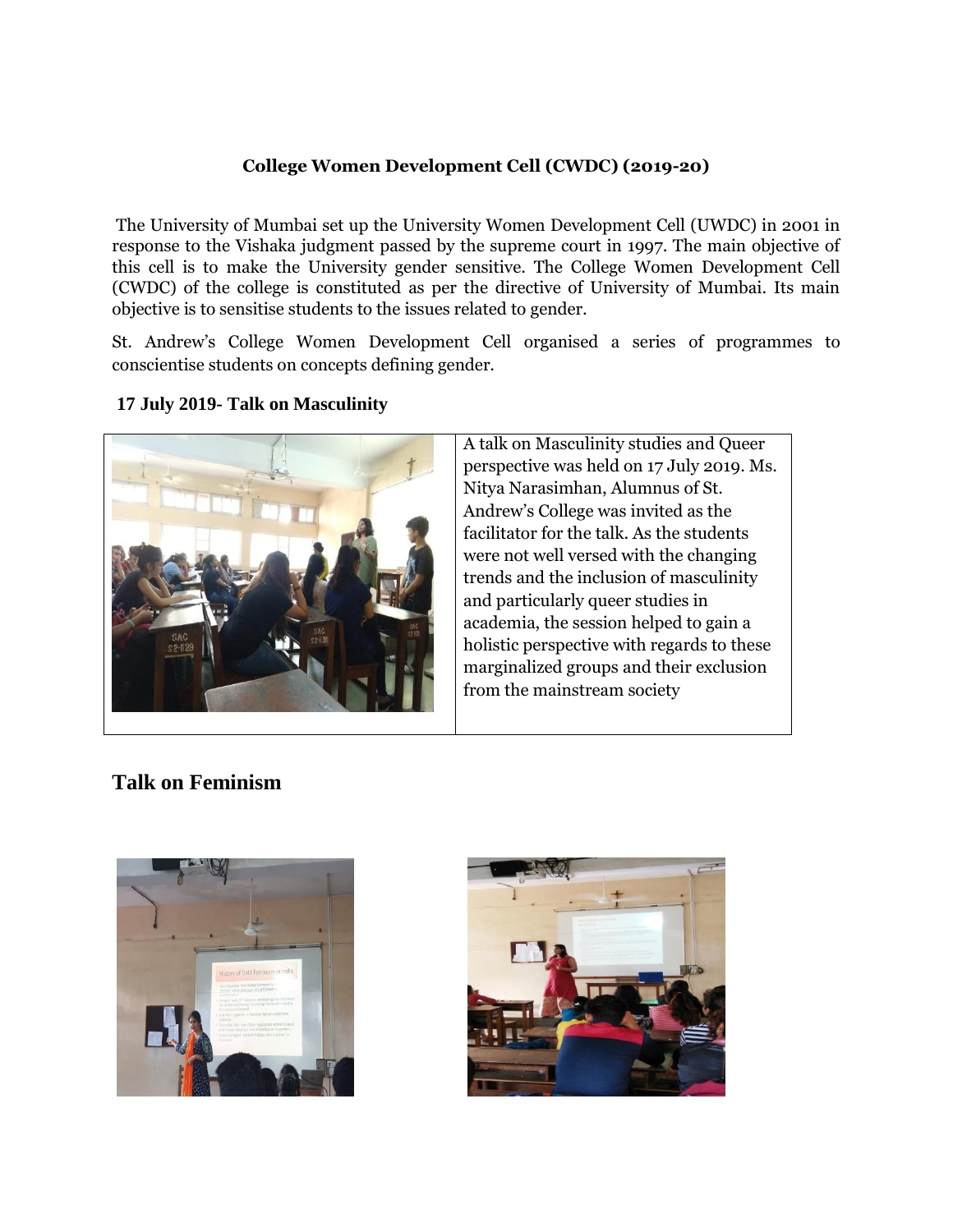The lecture on Dalit Feminism by Dr. Preeti Oza, (Faculty : Dept of English, St. Andrew's College) organised on 22 July 2019 helped the students to understand the issues and challenges related to dalit feminism. She shared her views on feminism as a social awakening and how it is getting the desired recognition in the society although certain areas are overlooked or not acknowledged. One of the stems of feminism that over the years has gained recognition in the society is Dalit ideology and its roots in feminism. Dr. Preeti's vast knowledge on the topic of dalit feminism helped the students to understand the true essence of the topic in a holistic view.

Ms. Samira Nadkarni, (Faculty : Dept of English, St. Andrew's College) was invited as the facilitator to share her thoughts on the subject of Black Feminism on 20 August 2019. She began her narrative by drawing a distinct line between the idea of feminism in the initial stage and how the wave of black feminism changed the course of the study in the later years in the social, cultural, political and economic institutions of the society.



**23 Aug 2019 Talk by Aanchal Narang on LGBTQI**

Ms. Anchal Narang, an advocate of sexuality was invited as the resource person to share her views on LGBTQIA on 23 August 2019. Ms Anchal who considers herself as Cisgender began her talk through a simple distinction of how society perceives men and women. The facilitator emphasised on how people who feel trapped in their body and want to explore their sexuality are afraid of the stigma that society holds against them.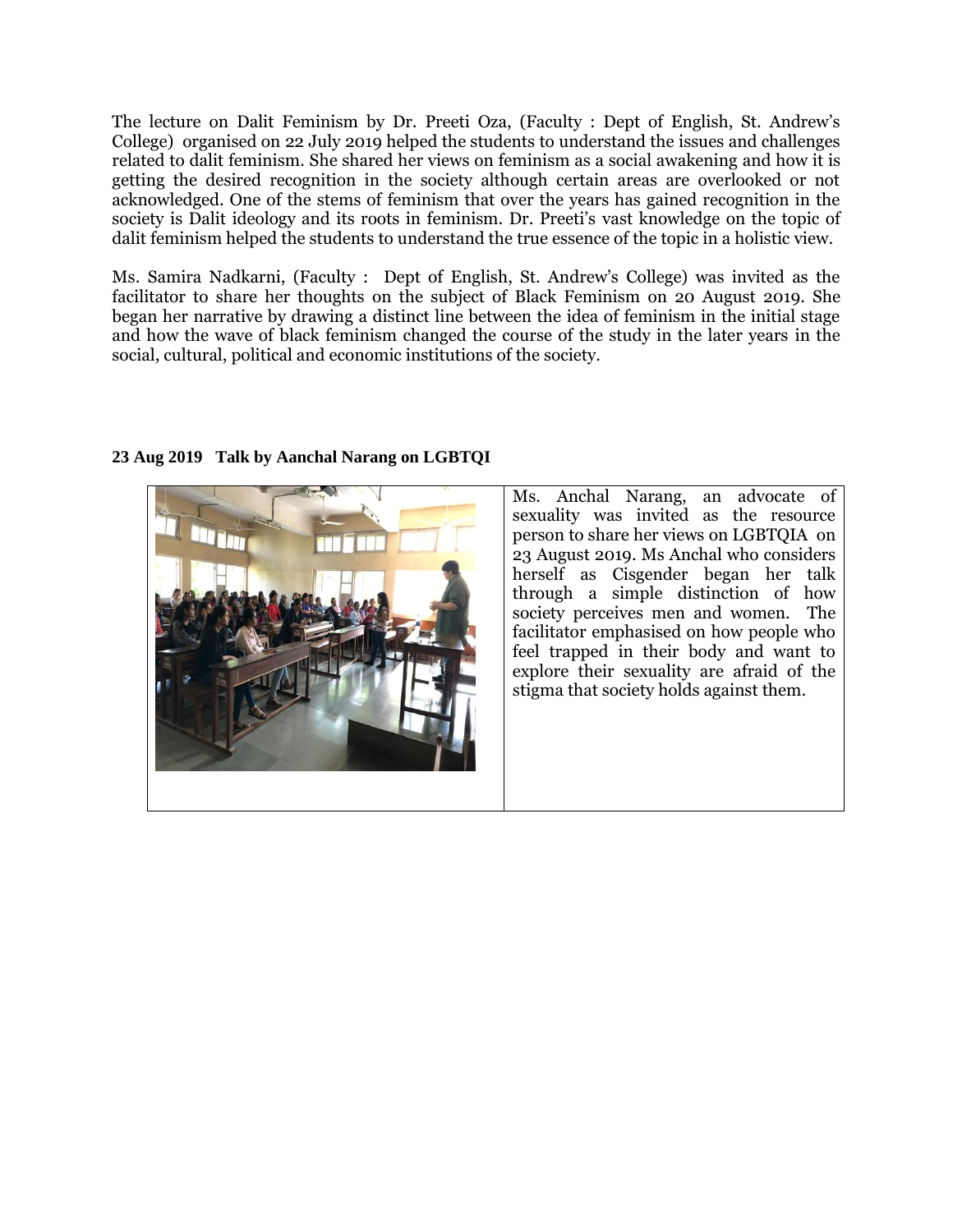

The Red Dot Foundation held a four- Day training program on the topic, 'Safe Campus' on 20-23 November 2019 at Lower Parel. CWDC selected five students from our college to participate for the two-day programme. The students were exposed to contemporary forms of mechanism and regulations to create a just and safe environment for people against harassment. The training program included group discussions and activities that allowed the students to share their ideas in creating a space which is safe and inclusive for all individuals



## **10 Jan 2020**

Introduction to POSH and Posco Act to third year students by Mariya and Reema and Red Dot Foundation

Ms. Marissa introduced the concept of Safe City App, wherein the victim of harassment can file a complaint to the nearest police station and can get a update if action is taken against the perpetrator.